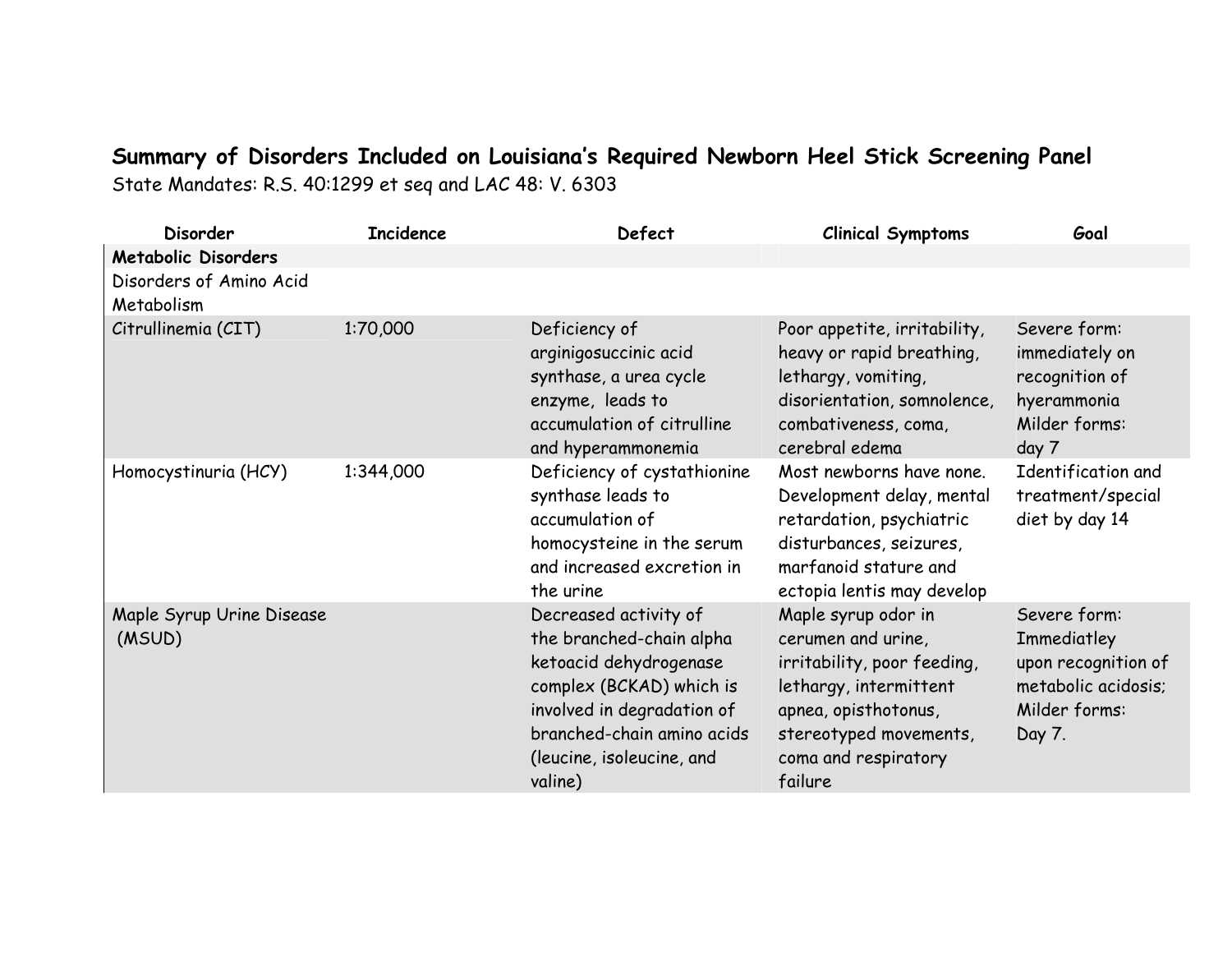| Phenylketonuria (PKU)                                                                                                                  | LA 1:16,000 | Enzyme defect in<br>phenylalanine hydroxylase<br>results in increased<br>phenylalanine in blood and<br>increased phenylketones in<br>urine                                              | Mental retardation,<br>seizures                                                                                                                                                                                                                                                     | Identification and<br>treatment, special<br>diet by 10-14 days                 |
|----------------------------------------------------------------------------------------------------------------------------------------|-------------|-----------------------------------------------------------------------------------------------------------------------------------------------------------------------------------------|-------------------------------------------------------------------------------------------------------------------------------------------------------------------------------------------------------------------------------------------------------------------------------------|--------------------------------------------------------------------------------|
| Tyrosinemia I and<br>II(TYR)                                                                                                           | 1:100,000   | Hepatic<br>fumarylacetoacetate<br>hydrolase (I)<br>Hepatic cystosolic tyrosine<br>aminotranferase                                                                                       | Type I Usually<br>asymptomatic in the<br>neonate. If untreated it<br>will cause liver disease and<br>cirrhosis early in infancy<br>Type II asymptomatic in<br>the neonate but will cause<br>hyperkeratosis of the skin,<br>corneal ulcers, and in some<br>cases, mental retardation | Upon confirmation<br>of disorder.<br>Treatment <<br>1 month                    |
| Disorders of Fatty Acid<br>Metabolism                                                                                                  |             |                                                                                                                                                                                         |                                                                                                                                                                                                                                                                                     |                                                                                |
| Carnitine Acylcarnitine<br>translocase deficiency<br>(CACT)/Carnitine<br>Palmitorytransferase<br>Deficiency I and II (CPT<br>I and II) | 1:350,000   | Acylcarnitines cannot be<br>transported into the<br>mitochondria for fatty acid<br>oxidation thereby limiting<br>Energy production. Heart<br>and skeletal muscle primarily<br>affected. | Marked hypoglycemia,<br>metabolic acidosis, cardiac<br>arrythmias, and facial<br>dysmorphism                                                                                                                                                                                        | Upon recognition of<br>disorder. Avoid<br>fasting.<br>Age appropriate<br>diet. |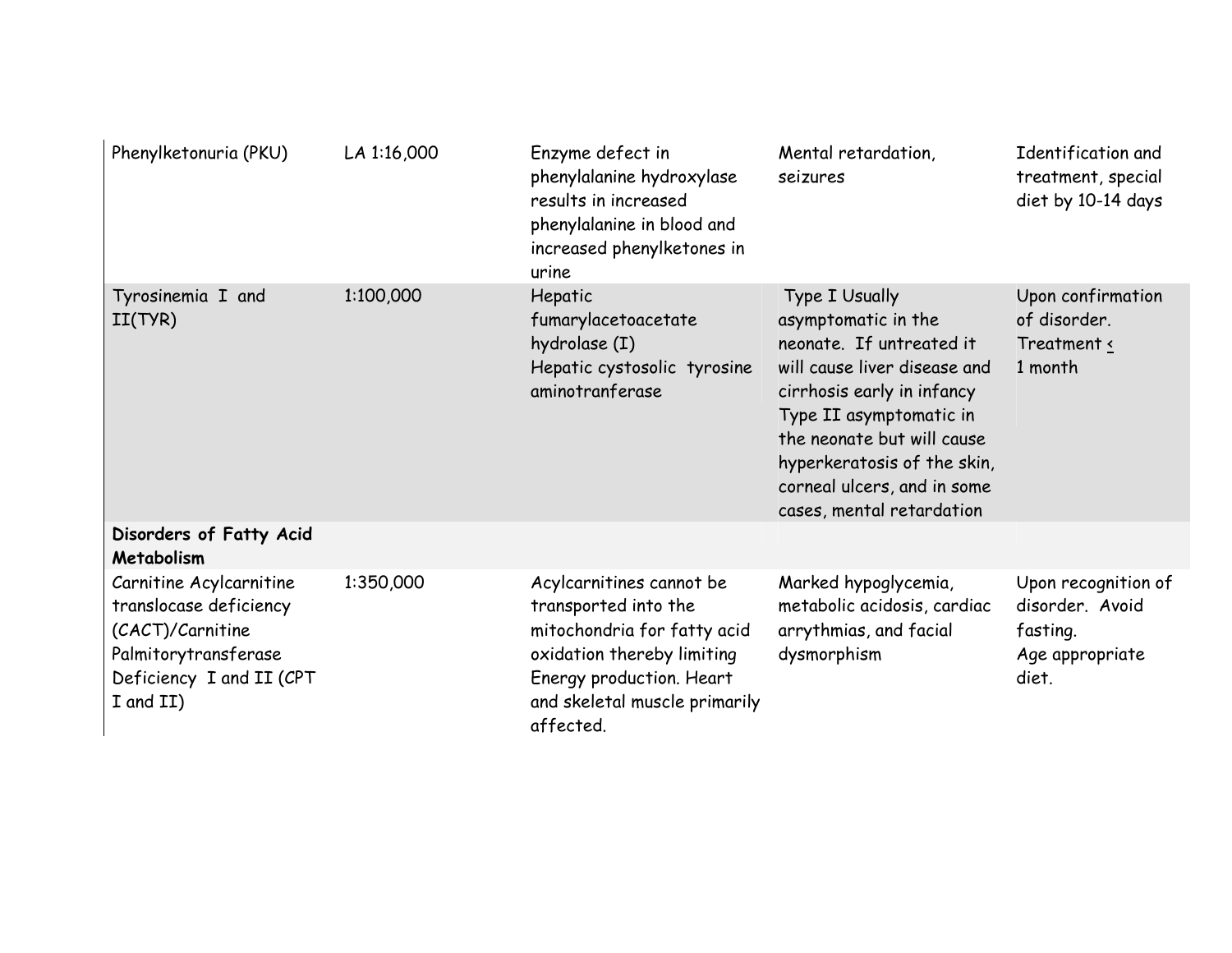| Carnitine Uptake<br>Deficiency (CUD)          | <b>Unknown</b> | Reduced carnitine limits<br>acylcarnitine formation<br>preventing transport of<br>fatty acids into<br>mitochondria thereby<br>limiting energy production.<br>Heart and skeletal muscle<br>particularly affected | Lethargy, hypotonia,<br>hepatomegaly, and cardiac<br>decompensation due to<br>cardiomyopathy.<br>Hypoglycemia is typical in<br>acute episodes                                                                                 | Upon recognition of<br>disorder. Avoid<br>fasting.<br>Age appropriate<br>diet. |
|-----------------------------------------------|----------------|-----------------------------------------------------------------------------------------------------------------------------------------------------------------------------------------------------------------|-------------------------------------------------------------------------------------------------------------------------------------------------------------------------------------------------------------------------------|--------------------------------------------------------------------------------|
| Long-Chain Fatty Acid<br>Deficiency (LCHAD    | Unknown        | Long-chain 3-hydroxyacyl-<br>CoA dehydrogenase<br>deficiency results in<br>inability to metabolize long-<br>chain fatty acids with<br>resulting hypoglycemic<br>episodes in times of stress                     | Occurs during prolonged<br>fasting and/or periods of<br>increased energy demands<br>(fever, stress).<br>Hypoglycemia, elevated<br>liver transaminases,<br>bilirubin, lactate, ammonia,<br>and creatine phosphokinase<br>(CPK) | Upon recognition of<br>disorder. Avoid<br>fasting.<br>Age appropriate<br>diet. |
| Medium Chain Acyl CoA<br>Dehydrogenase (MCAD) | 1:20,000       | Deficiency of medium Ccain<br>acyl-CoA dehydrogenase<br>results in inability to<br>metabolize medium- chain<br>fatty acids with resulting<br>hypoglycemic episodes in<br>times of stress                        | None at birth, but<br>preprandial irritability,<br>lethargy, jitteriness,<br>sweating, and seizures may<br>occur as intervals between<br>feedings increase                                                                    | Upon recognition of<br>disorder. Avoid<br>fasting. Age<br>appropriate diet.    |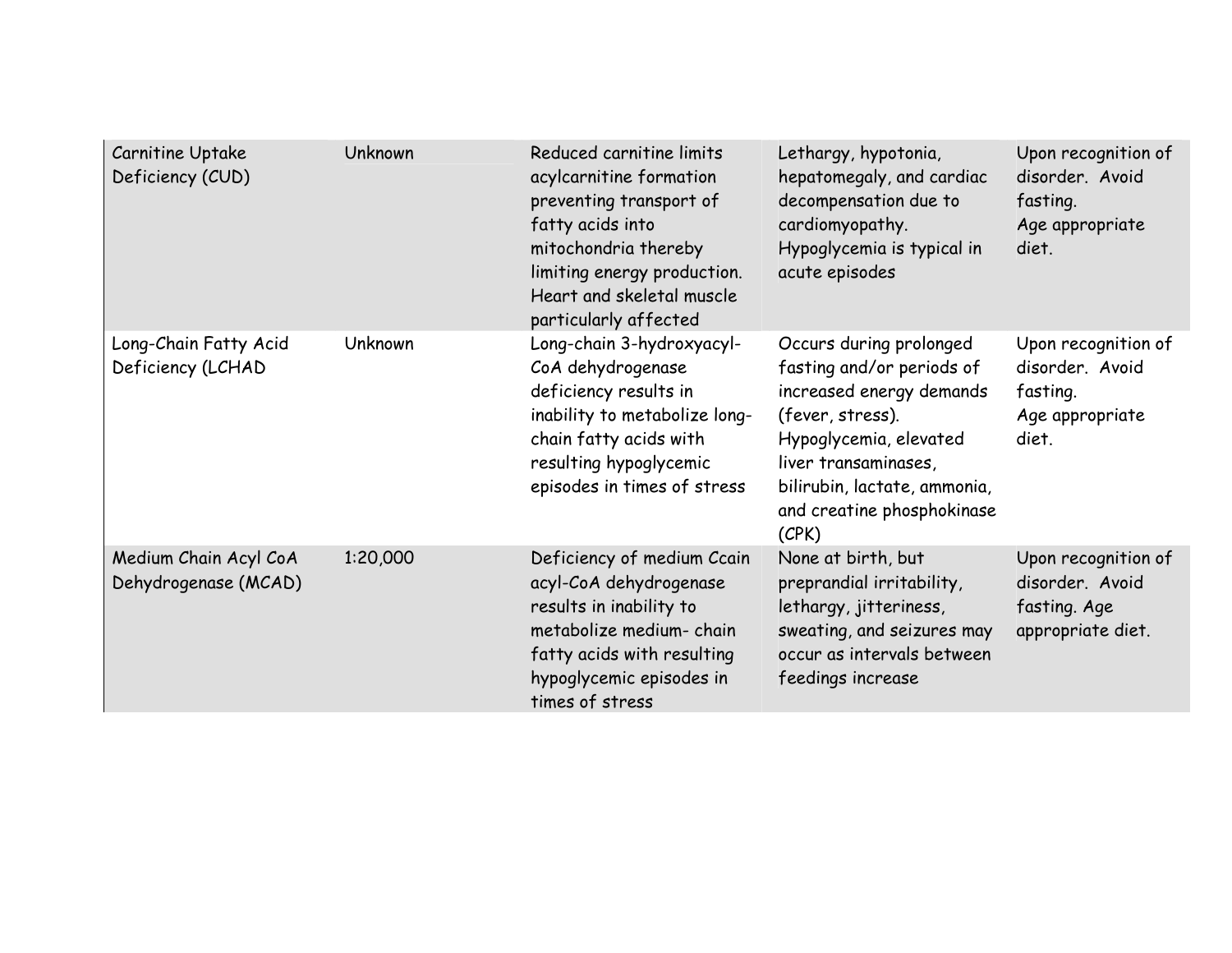| Trifunctional protein<br>Deficiency                             | Unknown   | Deficiency of enzyme<br>comples known as<br>mitochondrial trifunctional<br>protein. Long chain fatty<br>acids from food and body<br>fat cannot be metabolized,<br>processed, and converted to<br>energy resulting in lethargy<br>and hypoglycemia | Onset of mitochondrial<br>trifunctional protein<br>deficiency may begin during<br>infancy or later in life. In<br>infancy signs and symptoms<br>include feeding difficulties,<br>lethargy, hypoglycemia,<br>hypotonia and liver<br>problems and may be at<br>risk for heart and<br>breathing problems, coma<br>and sudden unexpected<br>death. After infancy<br>syptoms include hypotonia,<br>muscle pain, breakdown of<br>muscle tissue and<br>peripheral neuropathy. | Upon recognition of<br>disorder, avoid<br>fasting. Age<br>appropriate diet  |
|-----------------------------------------------------------------|-----------|---------------------------------------------------------------------------------------------------------------------------------------------------------------------------------------------------------------------------------------------------|------------------------------------------------------------------------------------------------------------------------------------------------------------------------------------------------------------------------------------------------------------------------------------------------------------------------------------------------------------------------------------------------------------------------------------------------------------------------|-----------------------------------------------------------------------------|
| Very Long Chain Acyl-CoA<br>Dehydrogenase Deficiency<br>(VLCAD) | 1:240,000 | Deficiency of very long-<br>chain acyl-CoA<br>dehydrogenase<br>results in inability to<br>metabolize long-chain fatty<br>acids with resulting<br>hypoglycemic episodes in<br>times of stress                                                      | Presents acutel in the<br>neonate and is associated<br>with high mortality unless<br>treated promptly; milder<br>variants exist.<br>Hepatomegaly,<br>cardiomyopthy and<br>arrthymias, lethargy,<br>hypoketotic hypoglycemia,<br>and failure to thrive                                                                                                                                                                                                                  | Upon recognition of<br>disorder, Avoid<br>fasting. Age<br>appropriate diet. |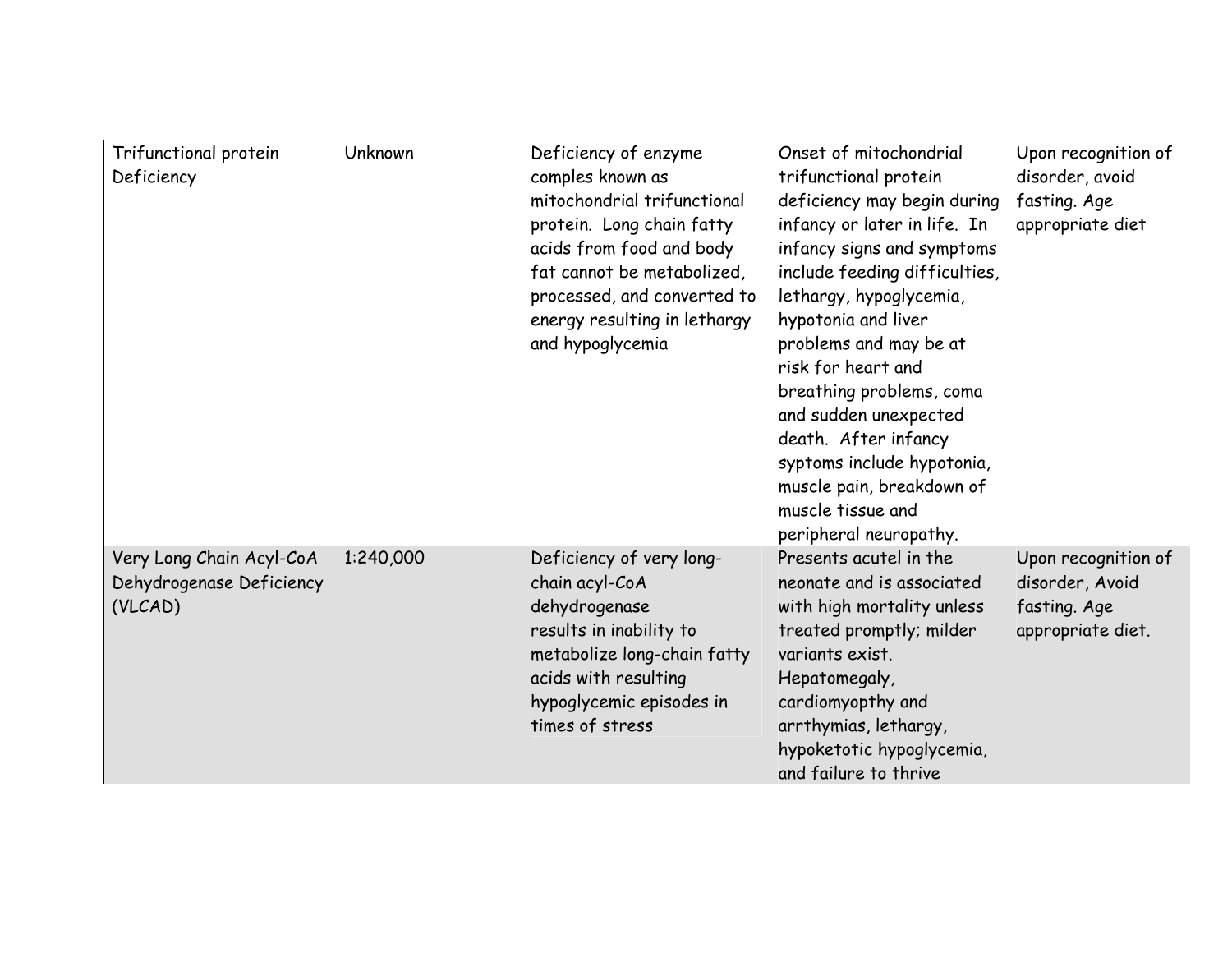| Disorders of Ogranic<br><b>Acid Metabolism</b> |           |                                                                                                                                                           |                                                                                                                                                                                                                       |                                                                                       |
|------------------------------------------------|-----------|-----------------------------------------------------------------------------------------------------------------------------------------------------------|-----------------------------------------------------------------------------------------------------------------------------------------------------------------------------------------------------------------------|---------------------------------------------------------------------------------------|
| Beta-Ketothiolase<br>Deficiency (BKD)          | 1:460,000 | Defect in enzyme<br>Mitochondrial acetoacetyl-<br>CoA thiolase                                                                                            | Hypoglycemia, ketonuria,<br>metabolic acidosos                                                                                                                                                                        | Upon recognition of<br>disorder. Avoid<br>fasting. Age<br>appropriate diet.           |
| Glutaric Acidemia I (GA 1)                     | 1:92,000  | Defect of Glutaryl-CoA<br>dehydrogenase, a<br>mitochondrial flavin-<br>dependent enzyme required<br>for catabolism of essential<br>lysine and tryptophan. | Macrocephalic but<br>otherwise asymptomatic.<br>Later signs include<br>metabolic ketoacidosis,<br>failure to thrive, and<br>sudden onset of dystonia<br>and athetosis                                                 | Identification on<br>NBS and into<br>treatment by day 7.                              |
| Isovaleric Acidemia (IVA)                      | 1/92,000  | Disorder of essential leucine<br>breakdown caused by a<br>defect of Isovaleryl-CoA<br>dehydrogenase                                                       | Presents with metabolic<br>ketoacidosis, a "sweaty<br>feet" odor, dehydration,<br>hyperammonia, ketonuria,<br>vomiting, hypoglycemia, and<br>failure to thrive. Milder<br>variants without neonatal<br>illness exist. | Recognition of<br>Hyperammonemia,<br>metabolic acidosis.<br>In treatment by 7-<br>10. |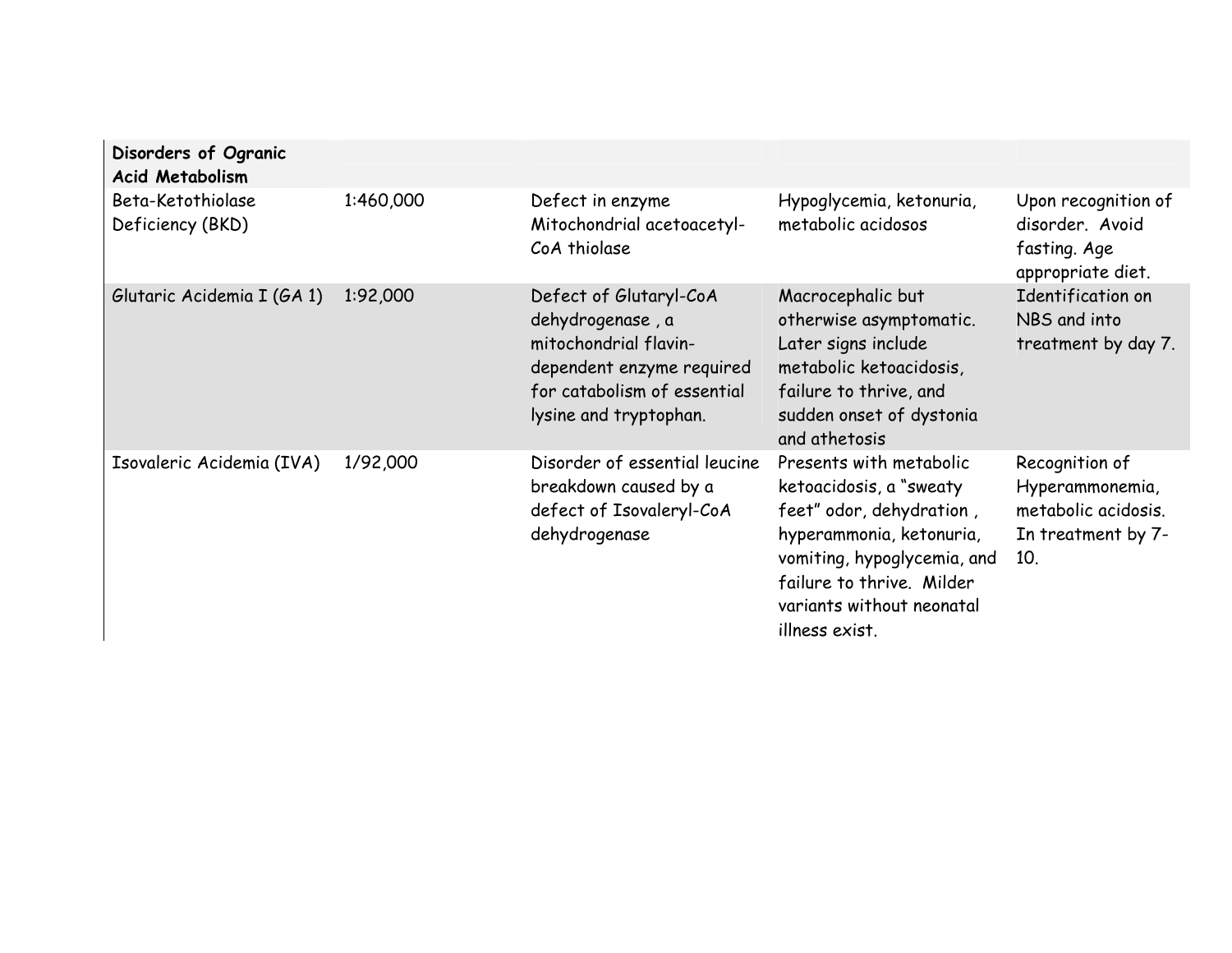| Malonic Aciduria                                                                                              | Rare 20 cases | Deficiency of malonyl-CoA<br>decarboxylase. Disease of<br>ketone metabolism and fatty<br>acid oxidation                                                                                                                                                                                                                                                       | May present acutely in<br>neonate. Can include<br>hypoglycemia, lactic<br>acidosis, and marked<br>lethargy. More commonly,<br>presents during infancy or<br>later childhood with<br>developmental delay,<br>seizures, vomiting, failure<br>to thrive, hypotonia,<br>hypoglycemia, metabolic<br>acidosis, and<br>cardiomyopathy. | Upon recognition of<br>disorder. Avoid<br>fasting. Age<br>appropriate diet.               |
|---------------------------------------------------------------------------------------------------------------|---------------|---------------------------------------------------------------------------------------------------------------------------------------------------------------------------------------------------------------------------------------------------------------------------------------------------------------------------------------------------------------|---------------------------------------------------------------------------------------------------------------------------------------------------------------------------------------------------------------------------------------------------------------------------------------------------------------------------------|-------------------------------------------------------------------------------------------|
| Methylmalonic Acidemia<br>(MMA), Proprionic<br>Acidemia (PA), Multiple<br>CoA Carboxylase<br>Deficiency (MCD) | 1:46,000      | MMA results from a defet<br>in methylmalonyl-CoA<br>mutase which converts<br>methylmalonyl-CoA to<br>succinyl-CoA or from lack of<br>the required $B_{12}$ cofactor<br>for methylmalonyl-CoA<br>mutase (cobalamin A, B, C, D,<br>and F). PA is caused by a<br>defect in propionyl-CoA<br>carboxylase which converts<br>propionyl-CoA to<br>methylmalonyl-CoA; | Present in the meonate<br>with metabolic<br>ketoacidosis, dehydration,<br>hyperammonemia,<br>ketonuria, vomiting,<br>hypoglycemia, and failture<br>to thrive                                                                                                                                                                    | Recognition of<br>Hyperammonemia,<br>metabolic acidosis.<br>In treatment by 7-<br>10 days |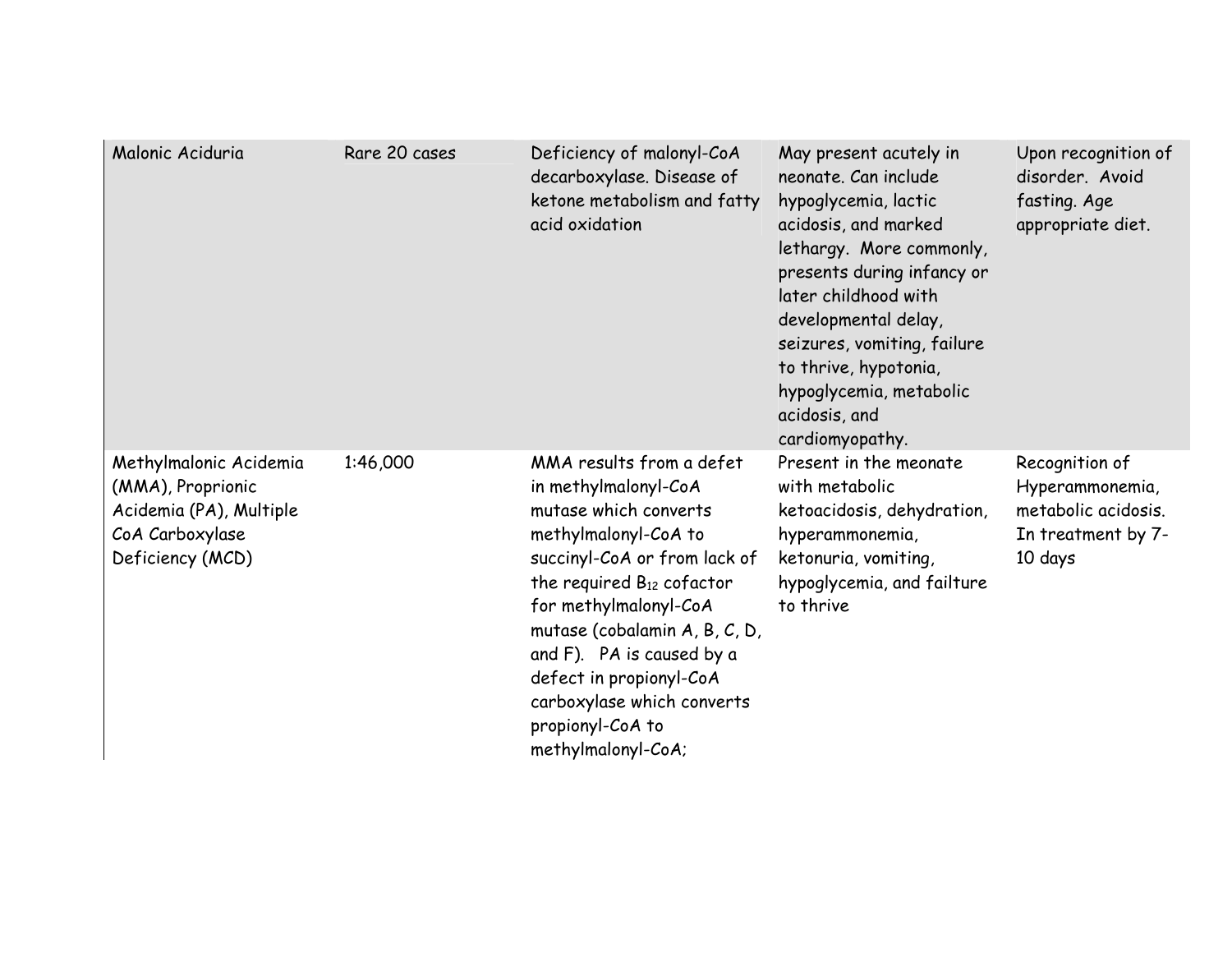| Proprionic Acidemia                                           |          |                                                                                         |                                                                                                                                                                                                 |                                                                                               |
|---------------------------------------------------------------|----------|-----------------------------------------------------------------------------------------|-------------------------------------------------------------------------------------------------------------------------------------------------------------------------------------------------|-----------------------------------------------------------------------------------------------|
| (See Above)<br>3-Methylcrotonyl-CoA<br>Carboxylase Deficiency | 1:50,000 | Enzyme defect in 3-<br>methylcrotonyl-CoA<br>carboxylase in infant or<br>mother.        | Neonate is usually<br>asymptomatic. Episodic<br>hypoglycemia, lethargy,<br>hypotonia, and mild<br>developmental delay can<br>occur at any time from the<br>neonatal period through<br>childhood | Upon recognition of<br>hyperammonia,<br>metabolic acidosis.<br>In treatment by 7-<br>10 days. |
| <b>Enzyme Deficiencies</b>                                    |          |                                                                                         |                                                                                                                                                                                                 |                                                                                               |
| Biotinidase                                                   | 1:70,000 | Defect in Biotin utilization.<br>(Biotin is a water soluble<br>vitamin.)                | Hypotonia, lethargy,<br>seizures, hearing loss,<br>developmental delays, optic<br>nerve atrophy                                                                                                 | Identification and<br>treatment/suppleme<br>ntation with Biotin<br>by 10-14 days              |
| Galactosemia                                                  | 1:60,000 | Enzyme defect with<br>resulting elevation of<br>galactose and galactose<br>metabolites. | Classical: Sudden death<br>(E.coli sepsis), jaundice/<br>hepatomegaly, academia,<br>cataracts, mental<br>retardation<br>Variants: milder symptoms                                               | Identification and<br>treatment/special<br>diet by day 5                                      |
| <b>Endocrine Disorders</b>                                    |          |                                                                                         |                                                                                                                                                                                                 |                                                                                               |